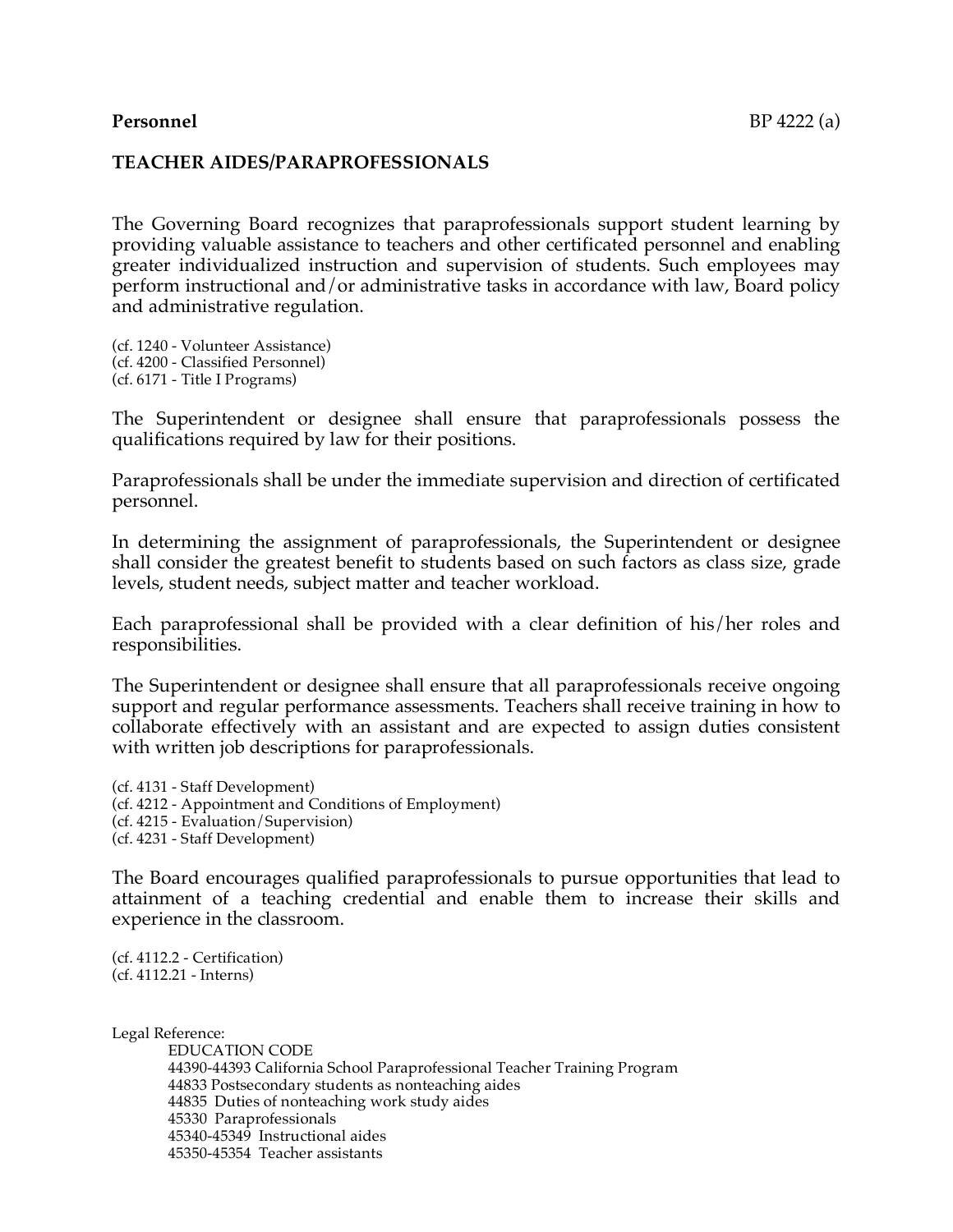### **TEACHER AIDES/PARAPROFESSIONALS** (continued)

45360-45367 Teacher aides 54480-54486 Special Teacher Employment Programs CODE OF REGULATIONS, TITLE 5 12065-12070 Teacher aides for Special Teacher Employment Programs UNITED STATES CODE, TITLE 20 6311 State plans 6314 Schoolwide programs 6315 Targeted assistance schools 6318 Parent involvement 6319 Qualifications for teachers and paraprofessionals CODE OF FEDERAL REGULATIONS, TITLE 34 200.58-200.59 Qualifications and duties of paraprofessionals Management Resources: U.S. DEPARTMENT OF EDUCATION PUBLICATIONS Roles for Education Paraprofessionals in Effective Schools, 1997 Title 1 Paraprofessionals, Non-Regulatory Guidance, March 1, 2004 WEB SITES CTC Paraprofessional Teacher Training Program: http://www.ctc.ca.gov/para CDE: http://www.cde.ca.gov CSBA: http://www.csba.org U.S. Department of Education: http://www.ed.gov California School Employees Association: http://www.csea.com National Resource Center for Paraprofessionals: http://www.nrcpara.org National Clearinghouse for Paraeducator Resources: http://www.usc.edu/dept/education/CMMR/Clearinghouse.html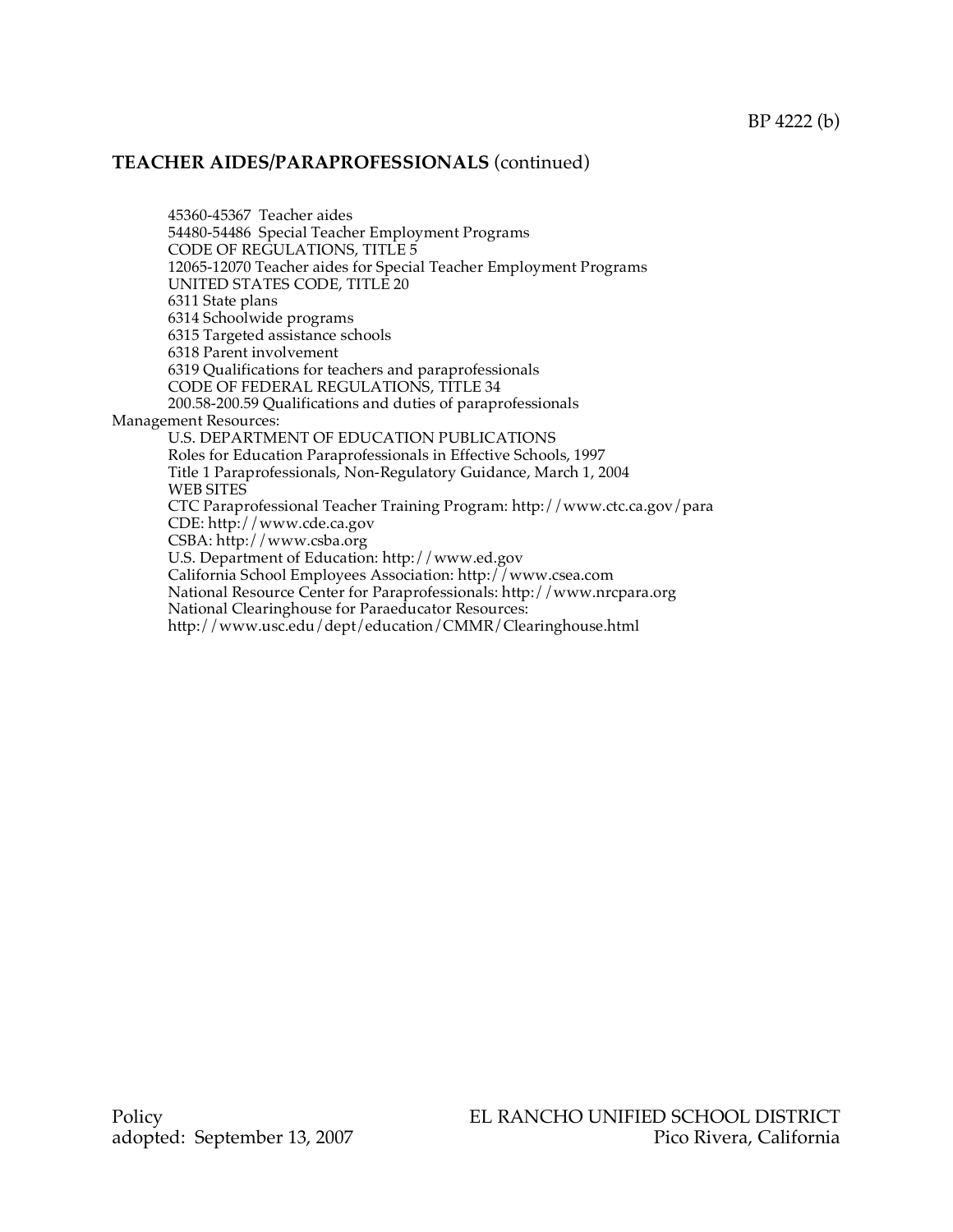## **TEACHER AIDES/PARAPROFESSIONALS**

## **Qualifications and Duties of Paraprofessionals**

No person shall be initially assigned to assist in instruction as a paraprofessional unless he/she has demonstrated proficiency in reading, writing, and mathematics skills up to or exceeding that required for the district's high school seniors pursuant to Education Code 51220(a) and (f). (Education Code 45330, 45344.5, 45361.5)

A paraprofessional who has passed a proficiency test in another district and was employed in the same capacity shall be considered to have met the district's proficiency standards, unless the district determines that the other district's test is not comparable. (Education Code 45344.5, 45361.5)

Instructional aides shall perform only such duties as, in the judgment of the certificated personnel to whom the instructional aide is assigned, may be performed by a person not licensed as a classroom teacher. These duties shall not include assignment of grades to students. (Education Code 45344)

(cf. 5121 - Grades/Evaluation of Student Achievement)

Instructional aides need not perform their duties only in the physical presence of the teacher, but the teacher shall retain responsibility for the instruction and supervision of the students in his/her charge. (Education Code 45344)

#### **Additional Qualifications and Duties of Paraprofessionals in Title I Programs**

All paraprofessionals working in a program supported by federal Title I funds shall have received a high school diploma or its equivalent. (20 USC 6319; 34 CFR 200.58; Education Code 45330)

(cf. 6171 - Title I Programs)

In addition, at least one of the following criteria shall be met immediately by paraprofessionals hired on or after January 8, 2002, and by the end of the 2005-06 school year by paraprofessionals hired before January 8, 2002: (20 USC 6319; 34 CFR 200.58; Education Code 45330)

1. Completion of at least two years of study at an institution of higher education.

In accordance with the definition adopted by the State Board of Education, "two years of study" shall be equal to 48 semester units or equivalent quarter units.

- 2. Possession of an associate's degree or higher.
- 3. Knowledge of and ability to assist in instructing reading, writing, and mathematics, as demonstrated through a local or state assessment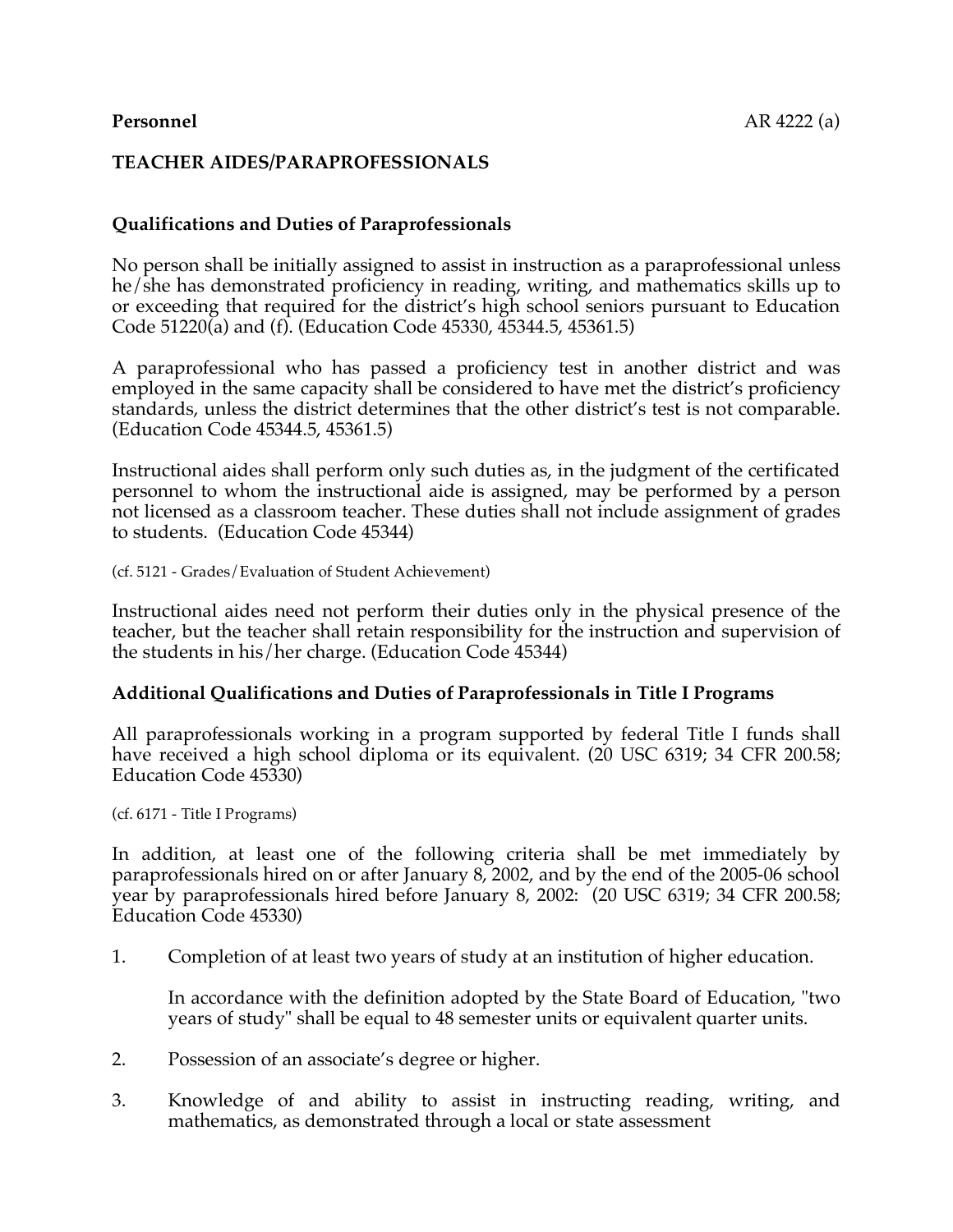# **TEACHER AIDES/PARAPROFESSIONALS** (continued)

A paraprofessional who was hired on or before January 1, 2003, shall be deemed to have met the proficiency exam requirements of item #3 above if he/she has previously demonstrated, through a local assessment, knowledge of and an ability to assist in instructing reading, writing, and mathematics. (Education Code 45330)

When a paraprofessional has previously worked in another district, the Superintendent or designee may determine whether any assessments conducted by the previous district satisfy the proficiency criteria of item #3 above.

Items #1-3 above shall not apply to any paraprofessional: (20 USC 6319; 34 CFR 200.58; Education Code 45330)

- 1. Who is proficient in English and a language other than English and who provides services primarily to enhance the participation of children in Title I programs by acting as a translator.
- 2. Whose duties consist solely of conducting parental involvement activities consistent with 20 USC 6318.

Paraprofessionals working in a program supported by Title I funds may be assigned to: (20 USC 6319; 34 CFR 200.59)

- 1. Provide one-on-one tutoring for eligible students, if the tutoring is scheduled at a time when a student would not otherwise receive instruction from a teacher.
- 2. Assist with classroom management, such as organizing instructional and other materials.
- 3. Provide assistance in a computer laboratory.
- 4. Conduct parental involvement activities.
- 5. Provide support in a library or media center.
- 6. Act as a translator.
- 7. Provide instructional services to students, provided that the paraprofessional is working under the direct supervision of a teacher.

Title I paraprofessionals may assume limited duties that are assigned to similar personnel in non-Title I programs, including duties beyond classroom instruction or that do not benefit Title I students, in the same proportion of total work time as non-Title I paraprofessionals. (20 USC 6319; 34 CFR 200.59)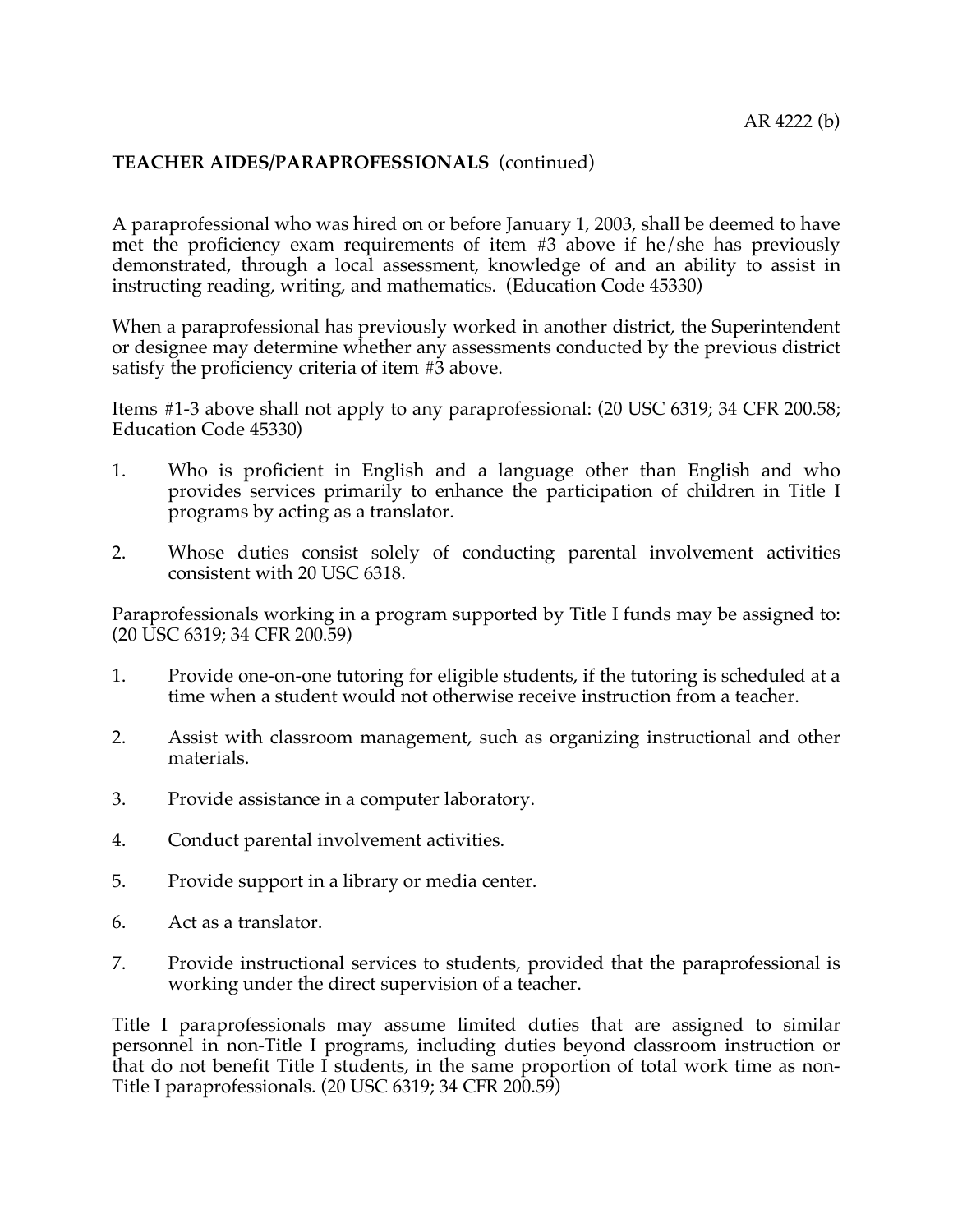# **TEACHER AIDES/PARAPROFESSIONALS** (continued)

The principal of each school operating a Title I program shall annually attest in writing as to whether the school is in compliance with federal requirements regarding qualifications and duties of paraprofessionals listed above. Copies of attestations shall be maintained at the school and district office and shall be available to the public upon request. (20 USC 6319)

#### **Parental Notification**

At the beginning of each school year, a parent/guardian shall be notified that he/she may request information regarding whether his/her child is provided services by paraprofessionals and, if so, their qualifications. (20 USC 6311)

(cf. 5145.6 - Parental Notifications)